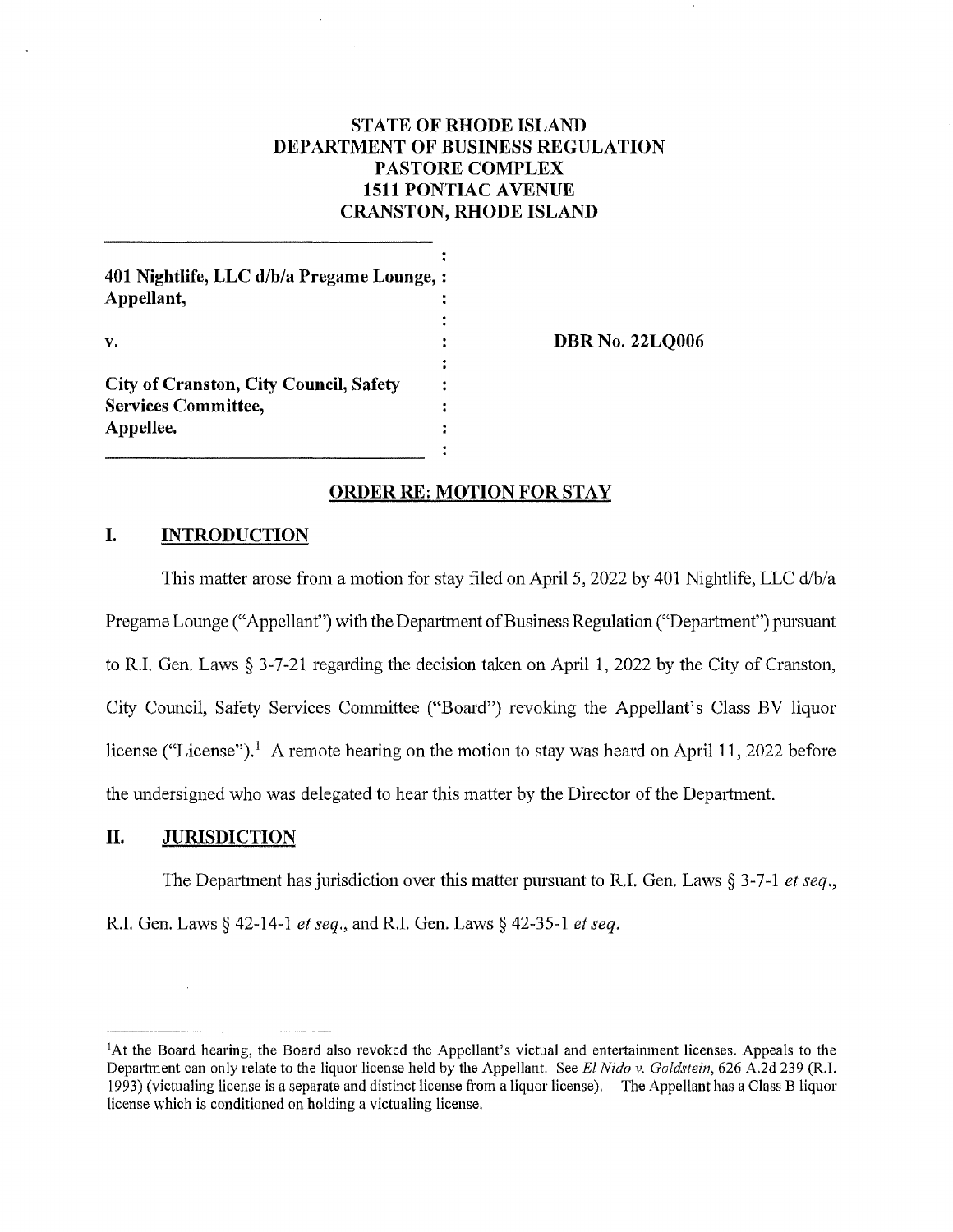A liquor appeal to the Department pursuant to R.I. Gen. Laws§ 3-7-21 is considered a *de nova* hearing. The Department's jurisdiction is *de nova* and the Department independently exercises the licensing function. A.J.C. Enterprises v. Pastore, 473 A.2d 269 (R.I. 1984); *Cesaroni v. Smith,* 202 A.2d 292 (R.I. 1964); and *Hallene v. Smith,* 201 A.2d 921 (R.I. 1964). Because the Department's has such broad and comprehensive control over traffic in intoxicating liquor, its power has been referred to as a "super-licensing board." *Baginski v. Alcoholic Beverage Comm.,*  4 A.2d 265, 267 (R.I. 1939). See also *Board of Police Com 'rs v. Reynolds,* 133 A.2d 737 (R.I. 1957). The purpose of this authority is to ensure the uniform and consistent regulation of liquor statewide. *Hallene v. Smith,* 201 A.2d 921 (R.I. 1964).

### **III. THE BASIS FOR REVOCATION**

R.I. Gen. Laws § 3-5-23 governs disorderly conduct. It states in part as follows:

(b) If any licensed person permits the house or place where he or she is licensed to sell beverages under the provisions of this title to become disorderly as to annoy and disturb the persons inhabiting or residing in the neighborhood ... he or she may be summoned before the board, body, or official which issued his or her license and before the department, when he or she and the witnesses for and against him or her may be heard. If it appears to the satisfaction of the board, body, or official hearing the charges that the licensee has violated any of the provisions of this title or has permitted any of the things listed in this section, then the board, body, or official may suspend or revoke the license or enter another order.

In imposing a sanction on a liquor license, it is not necessary to find that a liquor licensee

affirmatively permitted patrons to engage in disorderly conduct. Rather, the Rhode Island

Supreme Court held in *Cesaroni v. Smith*, 202 A.2d 292, 295-6 (R.I. 1964) as follows:

[T]he legislature, in enacting the pertinent provision of the statute, intended to impose upon such licensee the obligation to maintain an efficient and affirmative supervision over the conduct of his patrons in his place to such an extent as is necessary to maintain order therein. It is our opinion that as a practical matter a licensee assumes an obligation to affirmatively supervise the conduct of his patrons so as to preclude the generation therefrom of conditions in the neighborhood of like character to conditions that would result from maintenance of a nuisance therein.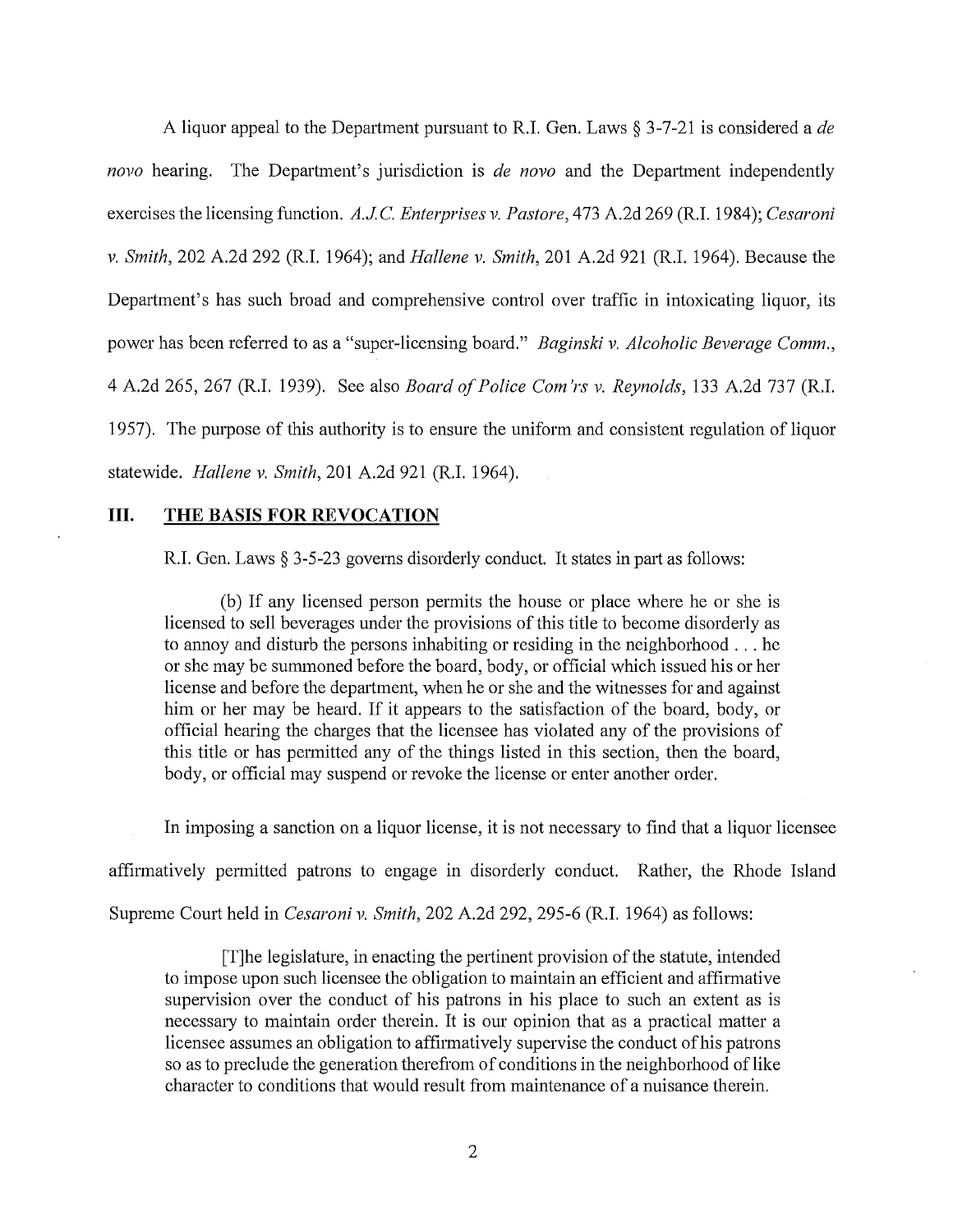It is to be conceded that this imposes upon a licensee an onerous burden in the management of the licensed premises. It is, however, within the authority of the legislature, the liquor traffic being peculiarly within the police power of the state.

Furthermore, the Court found that "disorderly" as contemplated in the statute meant as

follows:

The word "disorderly'' as used here contemplates conduct within premises where liquor is dispensed under a license that causes either directly or indirectly conditions in the neighborhood in annoyance of or disturbing to the residents thereof. *Id.* at 296.

Thus, a liquor licensee has the "responsibility to control the conduct of its patrons both within and without the premises in a manner so that the laws and regulations to which the license is subject will not be violated." *Schillers, Inc. v. Pastore,* 419 A. 2d 859, 859 (R.I. 1980). A liquor licensee is accountable for violations of law that occur on its premises and outside. *Vitali v. Smith,* 254 A.2d 766 (R.I. 1969). It is not a defense that a licensee is not aware of the violations or provided supervision to try to prevent violation. While such a responsibility may be onerous, a licensee is subject to such a burden by the legislature and accepted such conditions by becoming licensed. *Therault v.* 0 *'Dowd,* 223 A.2d 841 (R.I. 1966). See also *Scialo v. Smith,* 99 R.I. 73 8 (R.I. 1965). See also *A.JC. Enterprises; Schillers;* and *Furtado v. Sarkas,* 118 R.I. 218 (1977).

The Department reviews sanctions to ensure statewide consistency and appropriateness in the situation. It also supports progressive discipline barring the rare and extreme event where revocation may be warranted without prior discipline. It also accepts the principles of comity and deference to the local authorities and their desire to have control over their own town or city. At the same time, pursuant to R.I. Gen. Laws  $\S$  3-2-2 and R.I. Gen. Laws  $\S$  3-7-21, the Department ensures that tensions between local boards and licensees are settled in a consistent manner. Nonetheless, there is not a mechanical application of sanctions as each matter has its own sets of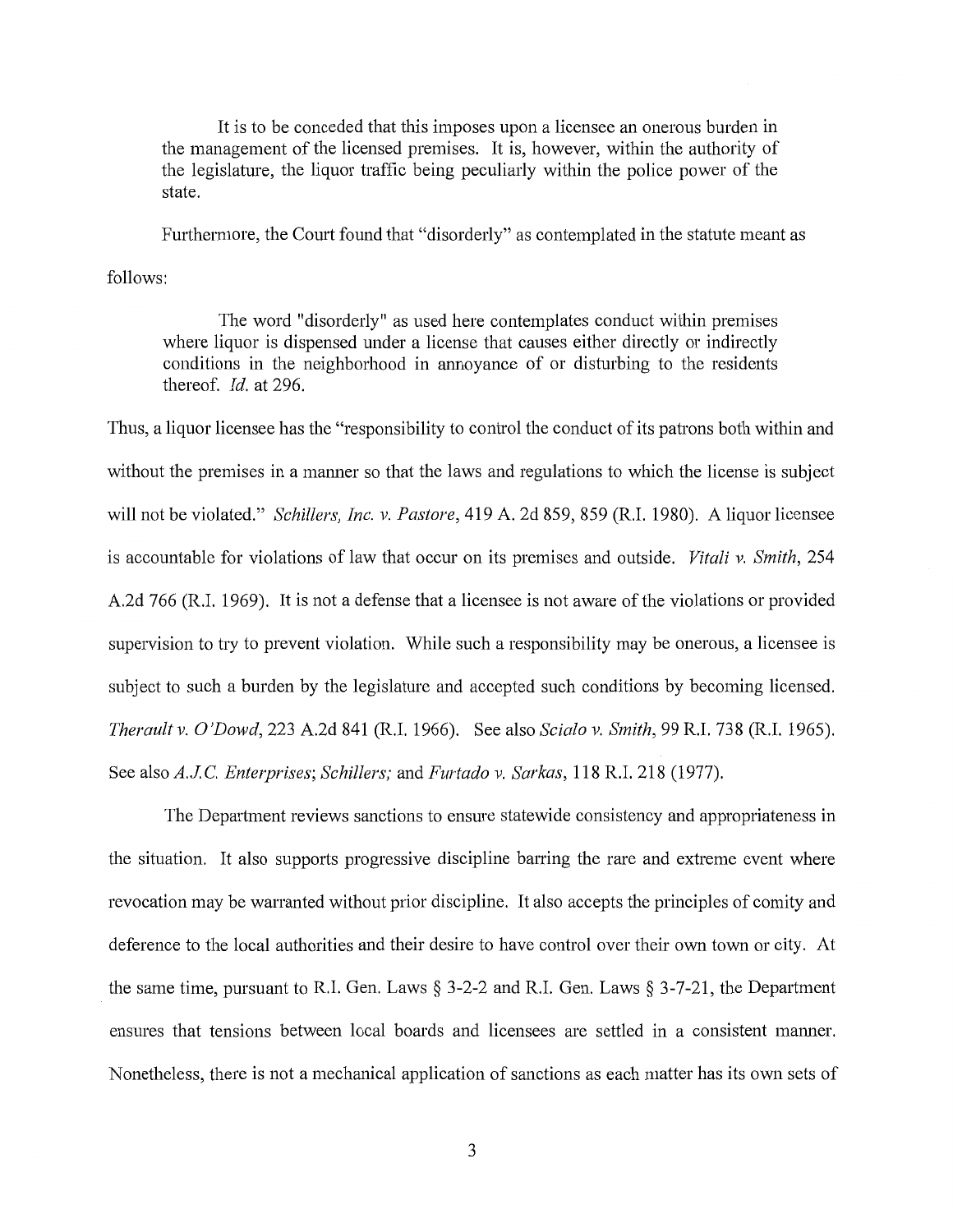circumstances. See *C&L Lounge, Inc. d/b/a Gabby's Bar and Grille; Gabriel* L. *Lopes v. Town of North Providence,* LCA- NP-98-17 (4/30/99). At the same time, a sanction cannot be arbitrary and capricious. The unevenness of the application of a sanction does not render its application unwarranted in law but excessive variance would be evidence that an action was arbitrary and capricious. *Pakse Market Corp. v. McConaghy,* 2003 WL 1880122 (R.I. Super.) (upholding revocation for a series on infractions). See *Jake and Ella's v. Department of Business Regulation,*  2002 WL 977812 (R.I. Super.) (R.I. Super.) (overturning a revocation of a liquor license as arbitrary and capricious).

The revocation of a liquor license is a relatively rare event and is reserved for a severe infraction or a series of smaller infractions that rise to a level of jeopardizing public safety. *Stagehands, Inc. d/b/a Club Giza v. Department of Business Regulation,* 2009 WL 3328598 (R.I. Super.) (disturbances 'and a shooting on one night justified revocation); *Pakse* (upholding revocation when had four (4) incidents of underage sales within three (3) years); *Cardio Enterprises, d/b/a Comfort Zone Sports Bar v. Providence Board of Licenses,* DBR No.: 06-L- $0207$  (3/29/07) (killing of patron with incident starting inside and escalating outside with licensee failing to call the police justified revocation); and *PAP Restaurant, Inc. v. d/b/a Tailgate's Grill and Bar v. Town of Smithfield, Board of License Commissioners,* DBR No.: 03-L-0019 (5/8/03) (series of infractions justified revocation).

Thus, the Department will uphold a revocation where an incident is so egregious as to justify revocation without progressive discipline. However, the Department will decline to uphold a revocation where the violation is not so egregious or extreme and the local authority has not engaged in progressive discipline. *Infra*.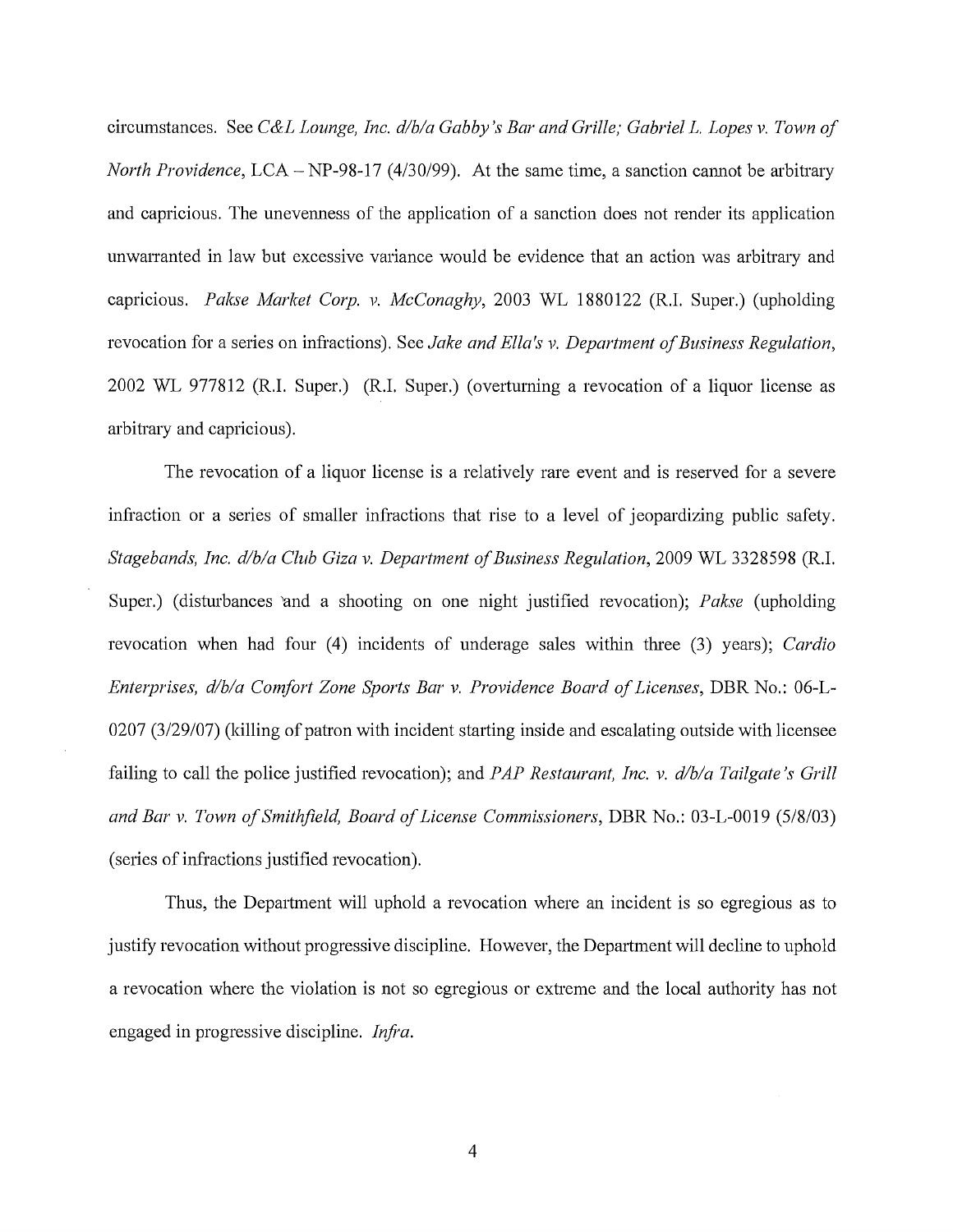### **IV. STANDARD FOR ISSUANCE OF A STAY**

Under *Narragansett Electric Company v. William W Harsch et al.,* 367 A.2d 195, 197 (R.I. 1976), a stay will not be issued unless the party seeking the stay makes a '"strong showing'" that "(1) it will prevail on the merits of its appeal; (2) it will suffer irreparable harm if the stay is not granted; (3) no substantial harm will come to other interested parties; and (4) a stay will not hann the public interest." Despite the ruling in *Harsch,* the Supreme Court in *Department of Corrections v. Rhode Island State Labor Relations Board,* 658 A.2d 509 (R.I. 1995) found that *Harsch* was not necessarily applicable in all agency actions and the Court could maintain the *status quo* in its discretion when reviewing an administrative decision pursuant to R.I. Gen. Laws§ 42- 35-15(c). The issue before the undersigned is a motion to stay a Decision which is subject to a *de novo* appeal and does not fall under R.I. Gen. Laws § 42-35-15(c). Nonetheless, it is instructive to note that the *Department of Corrections* found it a matter of discretion to hold matters in *status quo* pending review of an agency decision on its merits.

### **V. PRIOR DISICIPLINE**

The parties agreed that the Appellant was licensed in January, 2020 and previously has not had its liquor licensed formally sanctioned.

# **VI. ARGUMENTS**

The Appellant argued that it had a strong likelihood of success on the merits because there is no evidence directly or indirectly linking the shooting outside its premises to anything that occurred inside. It argued that some patrons left about midnight and stood outside, and the shooting was 22 minutes later when a Cheverolet Tahoe drove by and people inside fired at the patrons outside. The Appellant did not agree that the patrons who fired back already had the guns on them or had the guns inside the club prior to exiting. The Appellant argued that based on prior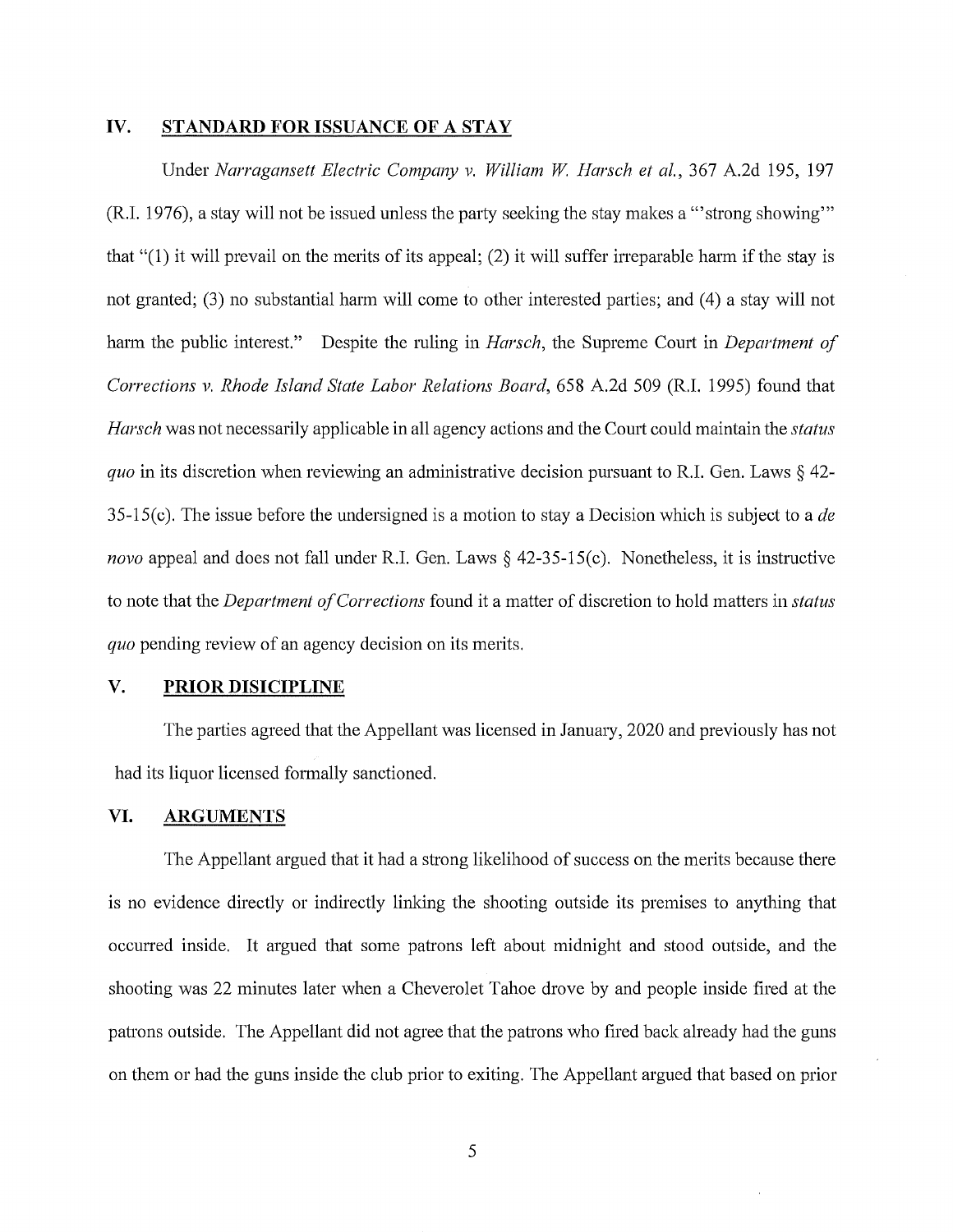case law, there may be a security failure that night, but the shooting cannot be linked directly or indirectly to the Appellant. It argued that it will be irreparably harmed in terms of loss of business and good will if a stay is not issued.

The Board argued that there may not be direct evidence regarding the shooting but there is circumstantial evidence to link the shooting to inside the club. It argued that while there is no evidence of something happening inside, one can draw an inference that something happened inside for patrons to exit at midnight  $-$  which the manager thought odd  $-$  and wait outside. The Board argued that it is hard to believe that the patrons who returned fire from the sidewalk did not have guns inside the club prior to exiting. It argued the only reasonable inference is that the patrons had some type of communication with the people in the car and went outside to wait for them. It did not agree that there need to be some type of incident inside but rather that there only needs to be a connection. It argued that as the case law notes, such a requirement is an onerous burden on the licensee. The Board argued there a danger as the shootout was in a residential area.

### **VII. DISCUSSION**

The information received by the undersigned is based on representations of the parties. The undersigned did not have a transcript of the Board hearing; however, an audio of the Board's hearing for April 1, 2022 was available online and the undersigned listened to that recording.<sup>2</sup>

At the Board's hearing, a police officer testified as to the information received via videos and upon the police investigation. The patties provided the undersigned with police reports and of videos taken outside showing the shooting outside the club.

The police report indicated that at midnight a group of patrons exited the club and then stood in front of the club and also parked in front of the club was a black BMW. At about 12:22

<sup>&</sup>lt;sup>2</sup> See https://www.cranstonri.gov/about/city-council/ (follow links to the page for online postings of hearings).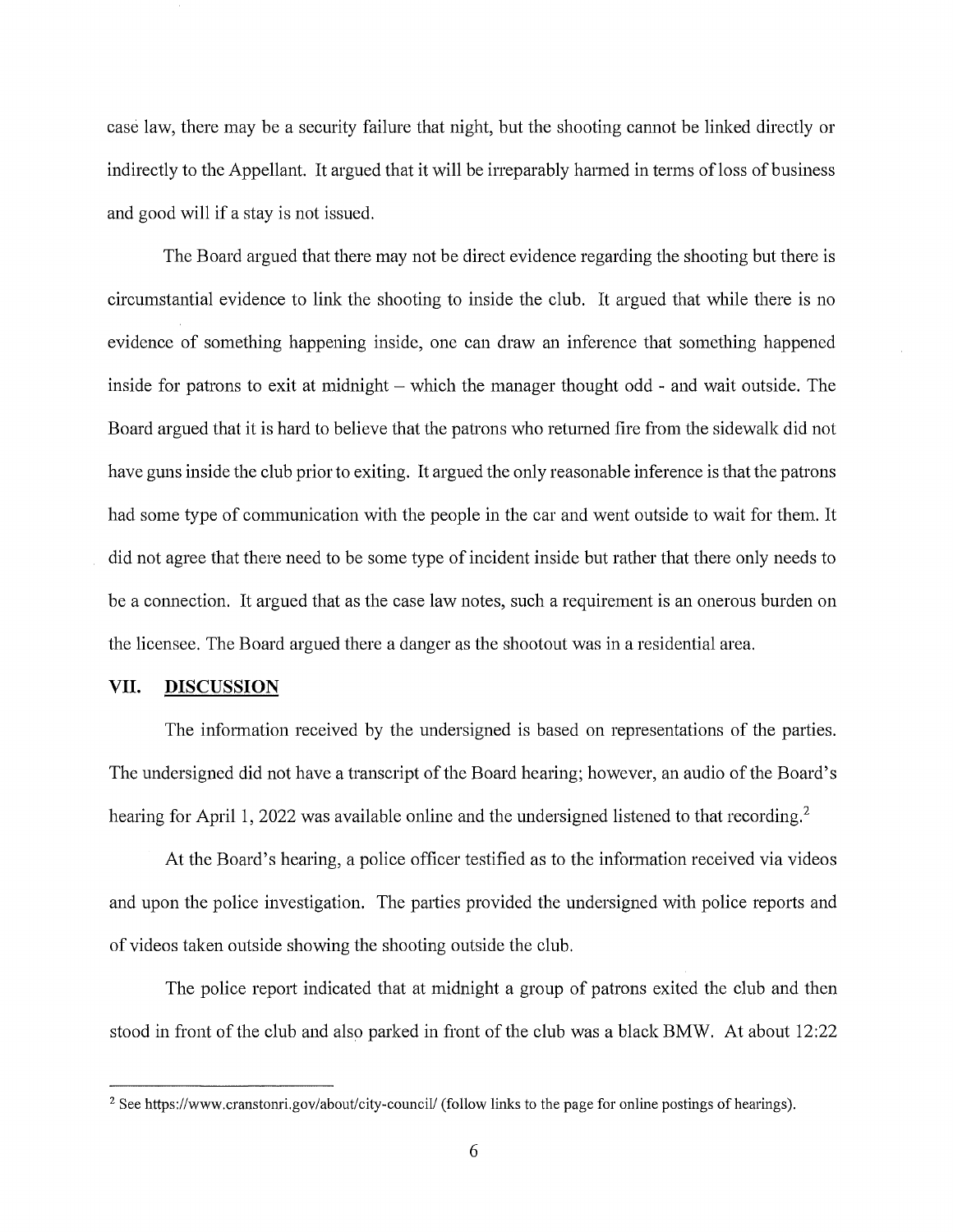a.m., a Chevrolet Tahoe drove by and its occupants fired at the patrons standing outside. The police report indicated that one of the patrons standing outside took a gun from his waistband and fired back and then got into the black BMW. The police report also indicated that the manager or somebody at the club (name was redacted) indicated it was unusual for people to leave at midnight as that is a peak hour.

The Board also provided the undersigned with the videos shown at the Board hearing. These two (2) short videos showed the shooting from the outside. The undersigned reviewed the videos and without knowing that a shooting occurred would not have realized that is what happened when the Tahoe drove by. It appeared that one of the patrons outside fired back from behind and over what was identified as a BMW. That person then gets into the BMW and drove off. The police report indicated that people were already inside the BMW; however, it appears the person who returned fire got in the driver's side of the car. The BMW had been parked by the curb. How long the BMW was parked there  $-$  e.g. before or after midnight - is not known to the undersigned as both videos start very close in time to when the Tahoe appears.

In a denial ofrenewal matter,3 *A.JC. Enterprises v. Pastore,* 473 A.2d 269,275 (R.I. 1984) found in discussing the disorderly provisions that "[T]here need not be a direct causational link between incidents occurring outside or nearby a drinking establishment and its patrons. Such a link is established when it can be reasonably inferred from the evidence that the incidents occurred outside a particular establishment and had their origins within."

<sup>&</sup>lt;sup>3</sup> In order to suspend or revoke a liquor license, there must be a showing that the holder has breached some applicable rule or regulation. In this matter, the City is relying on the disorderly provisions of R.I. Gen. Laws § 3-5-23. R.I. Gen. Laws § 3-7-6 requires that a denial of a renewal must be "for cause." For cause has been interpreted to include (among other reasons) the violations of the disorderly provisions. *Chernov Enterprises, Inc. v. Sarkas,* 284 A.2d 61 (R.I. 1971 ).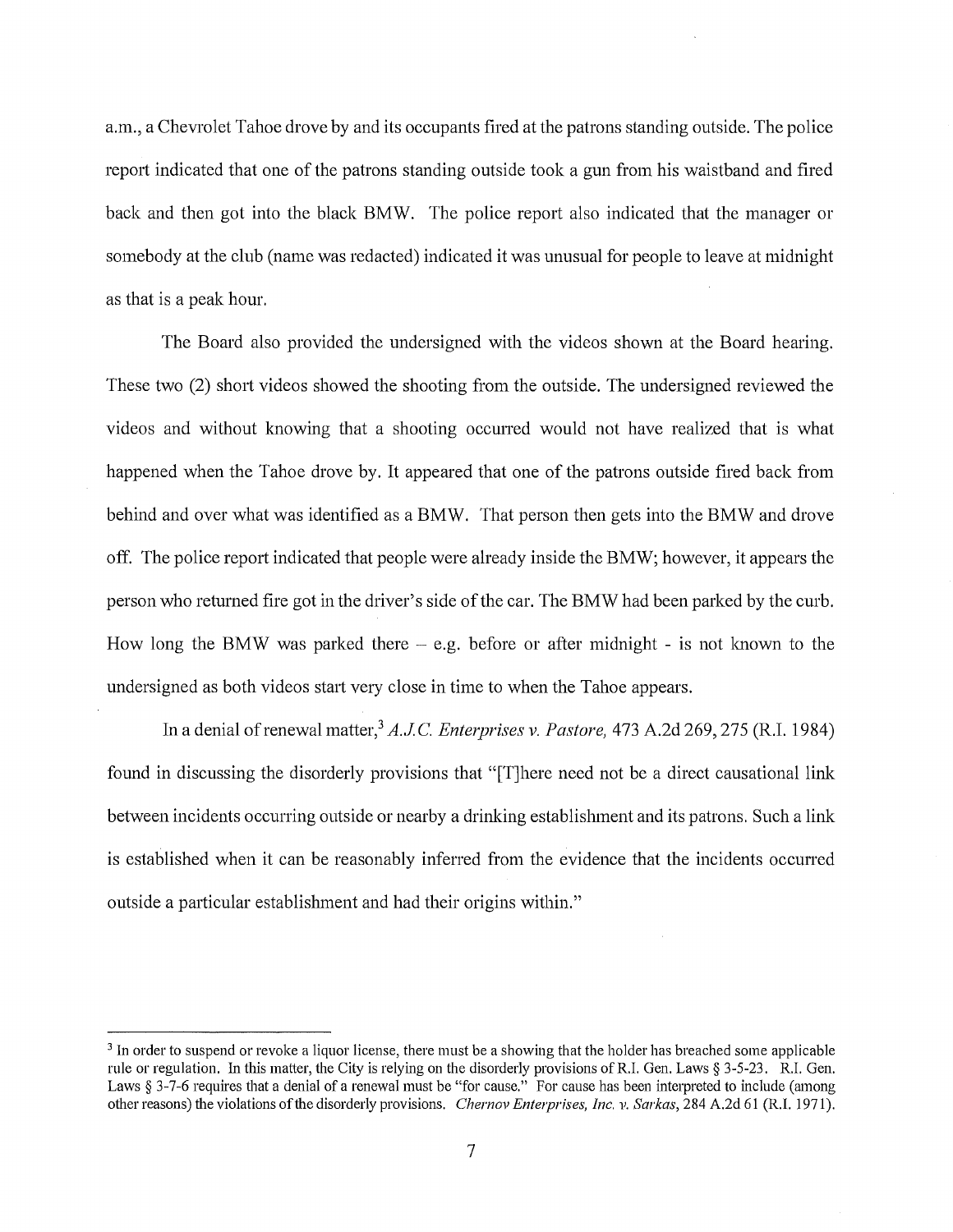In terms of disorderly conduct, case law speaks of the conduct "within" the premises. *Cesaroni* speaks of disorderly conduct that occurs within premises where liquor is dispensed under a license that causes either directly or indirectly conditions in the neighborhood that annoy the neighborhood (e.g. disorderly conditions). A.J.C. Enterprises speaks of making an inference that the disturbance outside had their origins within the premises. In *Stage Bands,* there were three (3) extreme disturbances in one night including two (2) inside and a shooting outside. In citing to *A.J.C. Enterprises,* the Court upheld the Department's decision for revocation finding that the shooting outside was connected to events inside the club.<sup>4</sup> The Court found direct evidence

\*\*\*

In this case, the record indicates that three disturbances occurred within a matter of minutes: two inside Giza and one outside, culminating in a victim being shot in the head and kicked while his blood pooled on the ground around his head. [footnote omitted] Giza argues in its appeal that there is no connection between the shooting in the parking lot and the club itself. Therefore, it concludes, the DBR revoked the license without any evidence of disorderly conduct perpetuated by those inside Giza.

\*\*\*

In this case, the facts are much stronger than a reasonable inference that the shooting outside was somehow connected to events inside Giza. There was uncontradicted testimony from Detective Green that the victim was inside the club before he was shot. He and his friend engaged **in** an altercation inside the club and later, outside the club, engaged in another altercation. (Tr. Oct 5, 2006 at 54-56.) Additionally, all testifying witnesses indicated that the victim's body was located inside the fenced **in**  parking lot of the club. Furthermore, there was testimony from many of the witnesses at the DBR hearing that the door to Giza emptied directly into the parking lot. There is only one entrance/exit into the lot. It is more than reasonable for the DBR to conclude that the fights that culminated inside Giza and the shooting that occurred in the fenced in parking lot outside Giza occurred as a result of the activities inside Giza. *See, A.J.C. Enterprises* at 275.

<sup>4</sup>The Court in *Stage Bands* found as follows:

At the hearings, testimony was presented to the DBR's hearing officer. The DBR's decision lays out the facts in extensive detail, and this Court adopts those facts. *(Decision* DBR No. 06-1-0147.) Essentially, those facts are that the Hartford Avenue pedestrian gate was not locked. A disturbance involving at least ten people occurred inside the club at approximately 1 :50 a.m. on July 29, 2006. The house lights were not turned on and the loud music was not turned off during the disturbance inside the club. A second disturbance involving at least five people occurred inside the club. The testimony from all police representatives was credible, including that of Officer Mulligan. A third disturbance occurred outside the club on July 29, 2006. This disturbance involved five to eight people who were kicking a subject who was lying on the ground and had been shot in the head. \*\*\*

Even ifthere were no direct connection between the parking lot and the shooting, the case law of Rhode Island has made clear that a reasonable inference that the cause culminated inside that establishment can be made when a disturbance occurs immediately outside a drinking establishment. *See A.J.C. Enterprises v. Pastore, 473 A.2d 269 (R.I. 1984).* "[T]here need not be a direct causational link between incidents occurring outside or nearby a drinking establishment and its patrons. Such a link is established when it can be reasonably inferred from the evidence that the incidents occurred outside a particular establishment and had their origins within." *Id.* at 275.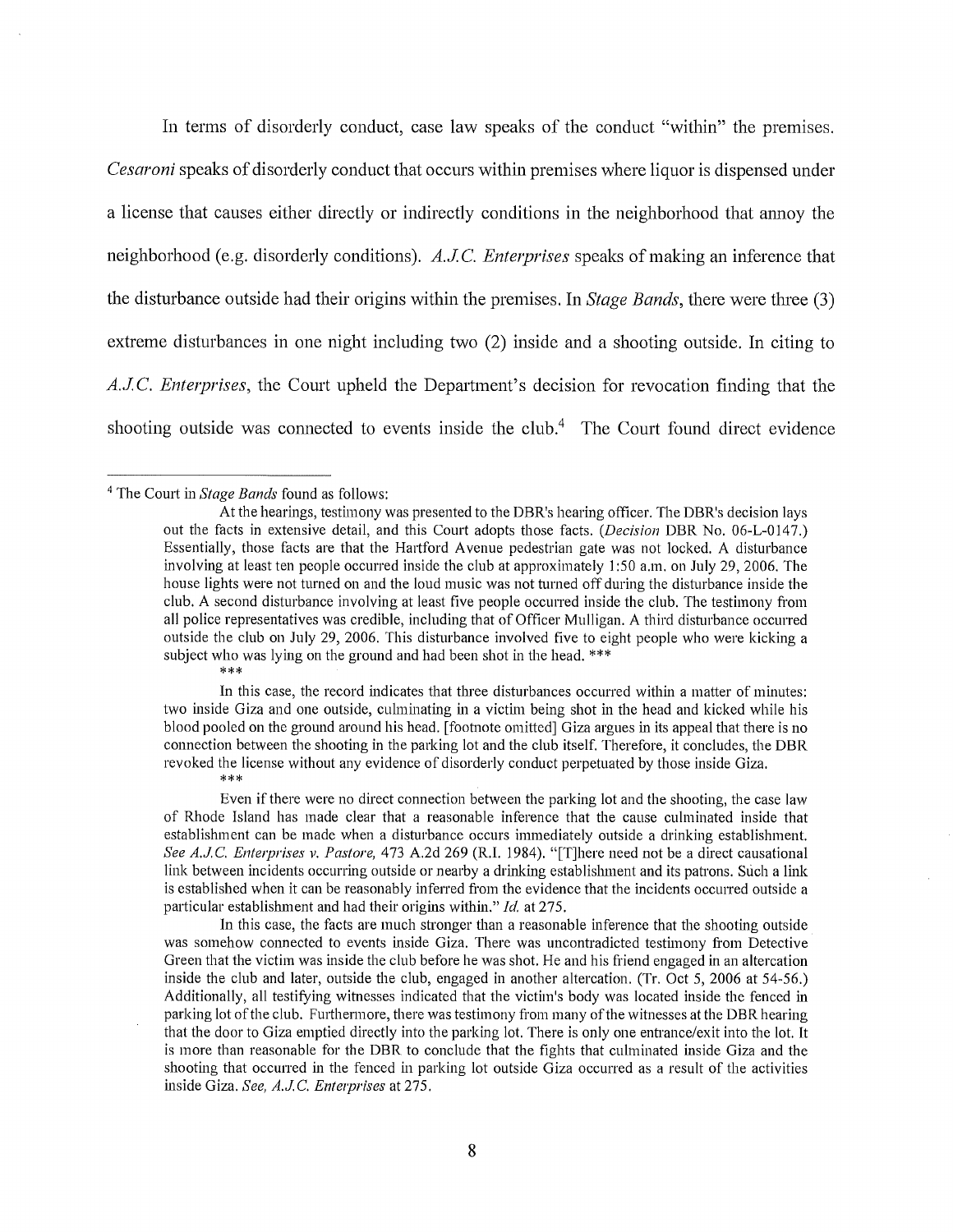between the inside events and the shooting outside. In other words, in *Stage Bands,* there did not need to be an inference made of an indirect connection between an inside event and an outside event as permitted by *Cesaroni* and *A.J.C. Enterprises*. Nonetheless, those Supreme Court cases require that something happens inside from which an inference can be made of the connection. The conduct "within" (inside) directly or indirectly causes something outside.

In *The Vault Lounge, LLC v. City of Providence, Board of Licenses, DBR No.: 16LQ008* (9/14/16), a patron was ejected from a club and did not leave the area and tried to get back inside so that the club was indirectly responsible for the patron's shooting 18 minutes after the ejection. In *Ocean State Hospitality, Inc. d/b/a Fatt Squirrel v. Providence Board of Licenses, DBR No.:* 16LQ002 (3/31/16), a patron was ejected and a crowd followed the patron outside and milled around with some dispersing and some staying. Eight (8) minutes after the patron was ejected, a shooting occurred (no injuries) and a patron was punched outside. With the large crowd of people exiting the Appellant's as a result of the ejection, it was reasonable to infer that the shooter was connected to the crowd that spilled out of Appellant and that the victim who had left the club was punched as a result of the mass exit from the club.

In contrast, in *Moe's Place, Inc. d/b/a D 'Noche v. City of Providence, Board of Licenses,*  DBR No. 14LQ022 (6/24/14), two (2) men were ejected for being drunk and belligerent. When they were outside, a car drove by and the driver fired a gun in the air. The police did not identify a victim or suspects. While the two (2) incidents happened closed together, there was not enough evidence to make a finding that the shooting arose from the disturbance in the club. In D. *Liakos dlb/a Van Gogh v. Providence Board of Licenses,* DBR No.: 16LQ011 (10/31/16), there was no evidence of any disturbance inside the bar that spilled outside where it culminated in the fight.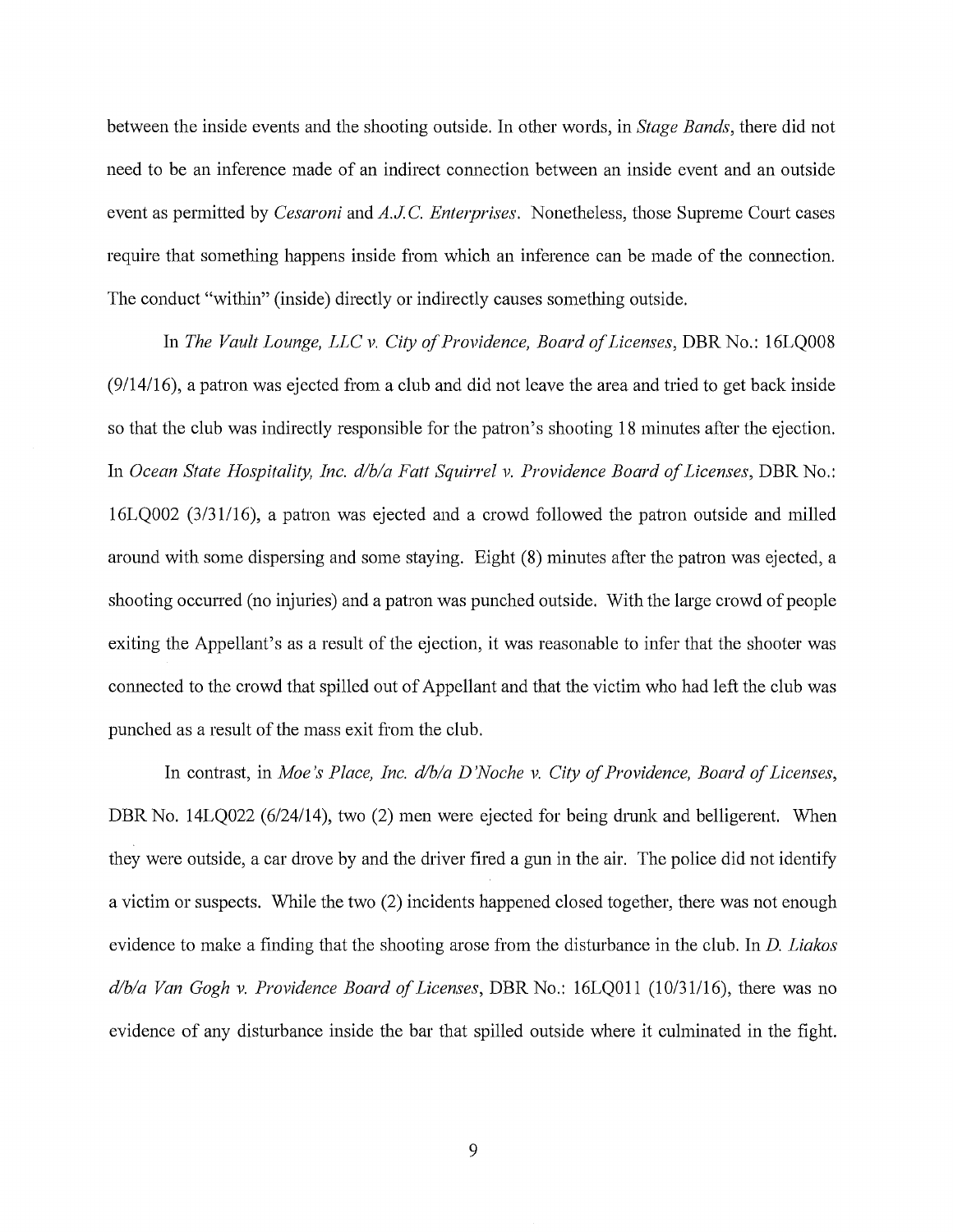Thus, no inference could be made that the fighting that occurred outside after the patrons exited the club was somehow indirectly related to something that had happened in the club.

No one disputes that a drive by shooting with return fire is dangerous and criminal and not the type of activity that anyone would want either near a club or elsewhere. However, the issue before the undersigned is purely a legal issue regarding the Appellant's responsibility, if any, for the shooting.

There is a very strict requirement that makes a licensee responsible for conduct inside and those outside activities that arise from inside the bar even if the licensee did not know of the actions or tried to supervise its patrons and prevent the activities. The case law is consistently clear that a liquor licensee is responsible for conduct inside and conduct outside that can be directly or indirectly inferred to arise from inside. In order for the Appellant to be responsible there must be some kind of conduct for which the club is responsible for and from which it can be inferred the fighting arose. *A.J* C. *Enterprises* and *Cesaroni.* 

There is no doubt that there was a shooting outside the Appellant's. However, a full hearing has not been held to review what happened inside the Appellant's prior to the patrons exiting at midnight.<sup>5</sup> It is unknown whether the initial shooters were patrons of the Appellant's. If the shot at patrons went outside to the meet or wait for the Tahoe people, what precipitated their exit? Did they receive a text from one of them while inside the club and go outside? Or did they see the Tahoe people inside? In other words, there needs to be a hearing on the events that evening and what can be shown and what can be inferred and whether the Appellant can be directly or indirectly linked to the shooting.

<sup>&</sup>lt;sup>5</sup>The Appellant represented that there was video from inside the establishment from that night that would show that nothing occurred inside.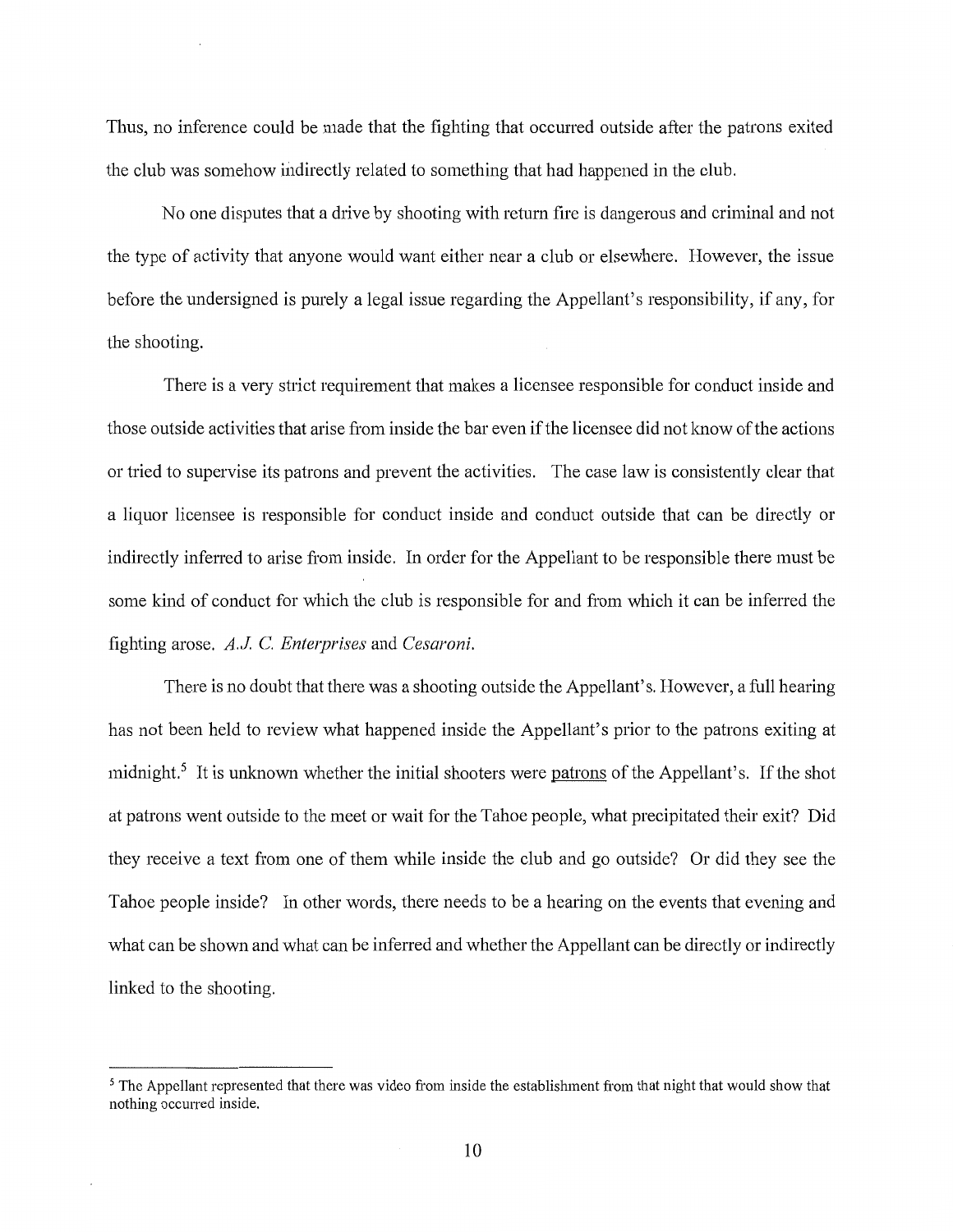Applying the stay criteria, a stay will not be issued if the party seeking the stay cannot make a strong showing that it will prevail on the merits of its appeal. However, it is discretionary to issue a stay in order to maintain the *status quo* pending an appeal. In this matter, it cannot be ascertained which party will prevail without a full hearing on what happened inside and then outside in terms of the shooting. If a stay is not granted for the revocation, the Appellant will not have a meaningful appeal. The Appellant has been closed since at least April 1, 2022.

#### **VIII. RECOMMENDATION**

If a stay is not granted for the revocation, the Appellant will not have a meaningful appeal. The granting of a partial stay maintains the *status quo* pending the full hearing. The stay will be conditioned on a midnight closing and police detail (two-person) at night (approximately 10:00 p.m. to 1 :00 a.m.) on Fridays, Saturdays, and Sundays, and nights before state holidays. In addition, all people entering the premises must be wanded prior to entry (as well as subject to pat downs). Furthermore, prior to the Appellant beginning to serve alcohol again, the Appellant must provide the Board with its written safety plan, including violence prevention and response procedures and notify the Board of a contact person responsible for ensuring the plan has been implemented. The parties may agree to modify this stay order if they choose.

Dated:  $\sqrt{\rho r/(3202^$ 

d as

Catherine R. Warren Hearing Officer